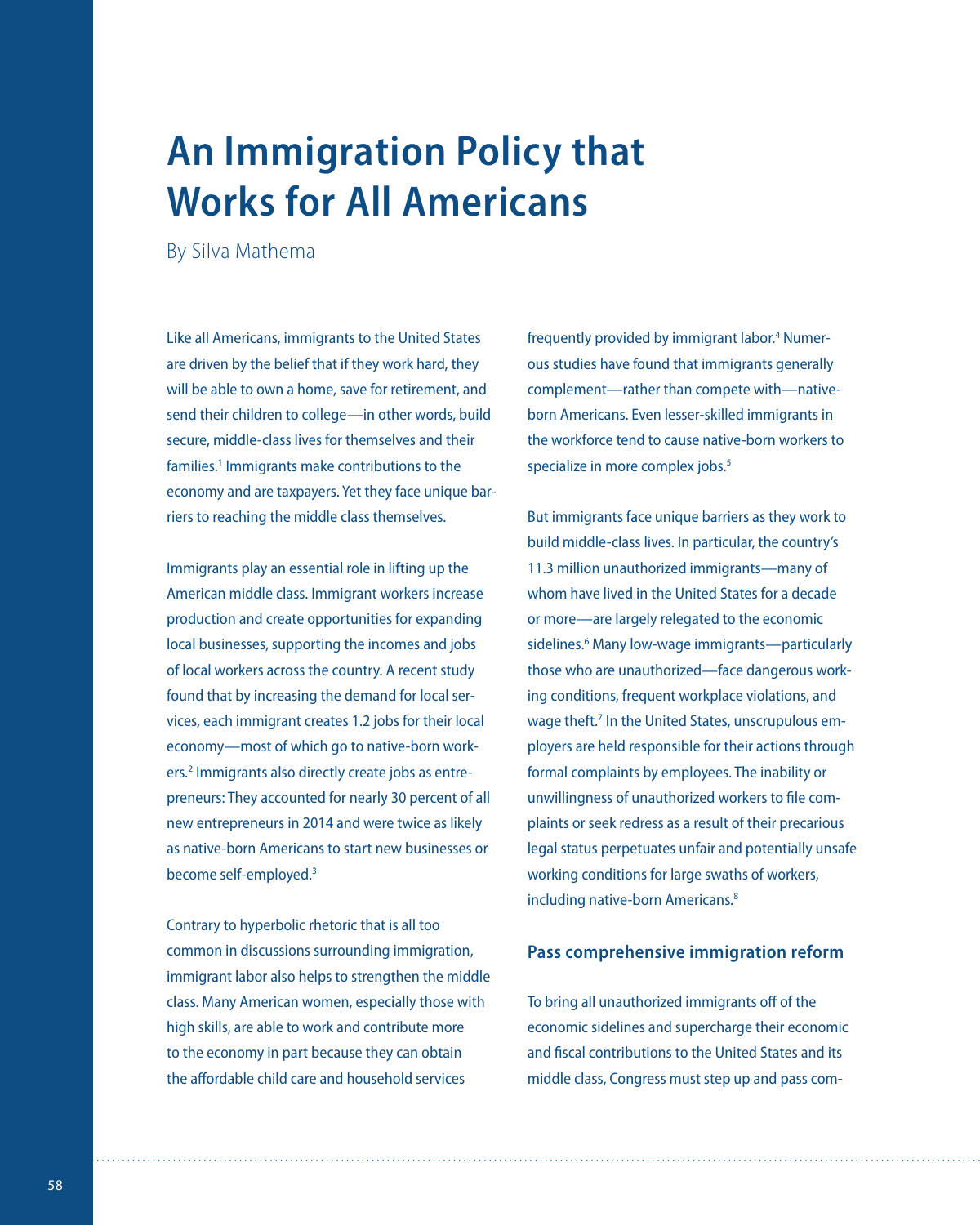prehensive immigration reform. Passing reform that provides a pathway to legal status and citizenship has the potential to add nearly \$1.2 trillion in cumulative GDP over the course of a decade, while also increasing the incomes of all workers by \$625 billion and generating 145,000 jobs annually—ultimately increasing prosperity for all Americans.<sup>9</sup>

## **Unfreeze and fully implement DAPA and expanded DACA**

Separately, the administration should continue to pursue administrative reforms within the bounds of existing law to improve the nation's immigration system and benefit all Americans. One such reform is the Deferred Action for Parents of Americans and Lawful Permanent Residents initiative, or DAPA, and

the expansion of the 2012 Deferred Action for Childhood Arrivals, or DACA.<sup>10</sup> If implemented, DAPA and expanded DACA would allow eligible unauthorized immigrants to register with the government, pass background checks, and apply for a temporary reprieve from deportation and work authorization. The implementation of these initiatives remains blocked due to ongoing litigation.<sup>11</sup>

If the courts permit the implementation of these initiatives, the United States, as well as individual states, would reap significant economic benefits. Temporary work authorization would increase recipients' wages, which would in turn add billions of dollars to the U.S. GDP, put upward pressure on wages, and increase state and local tax revenues. $12$